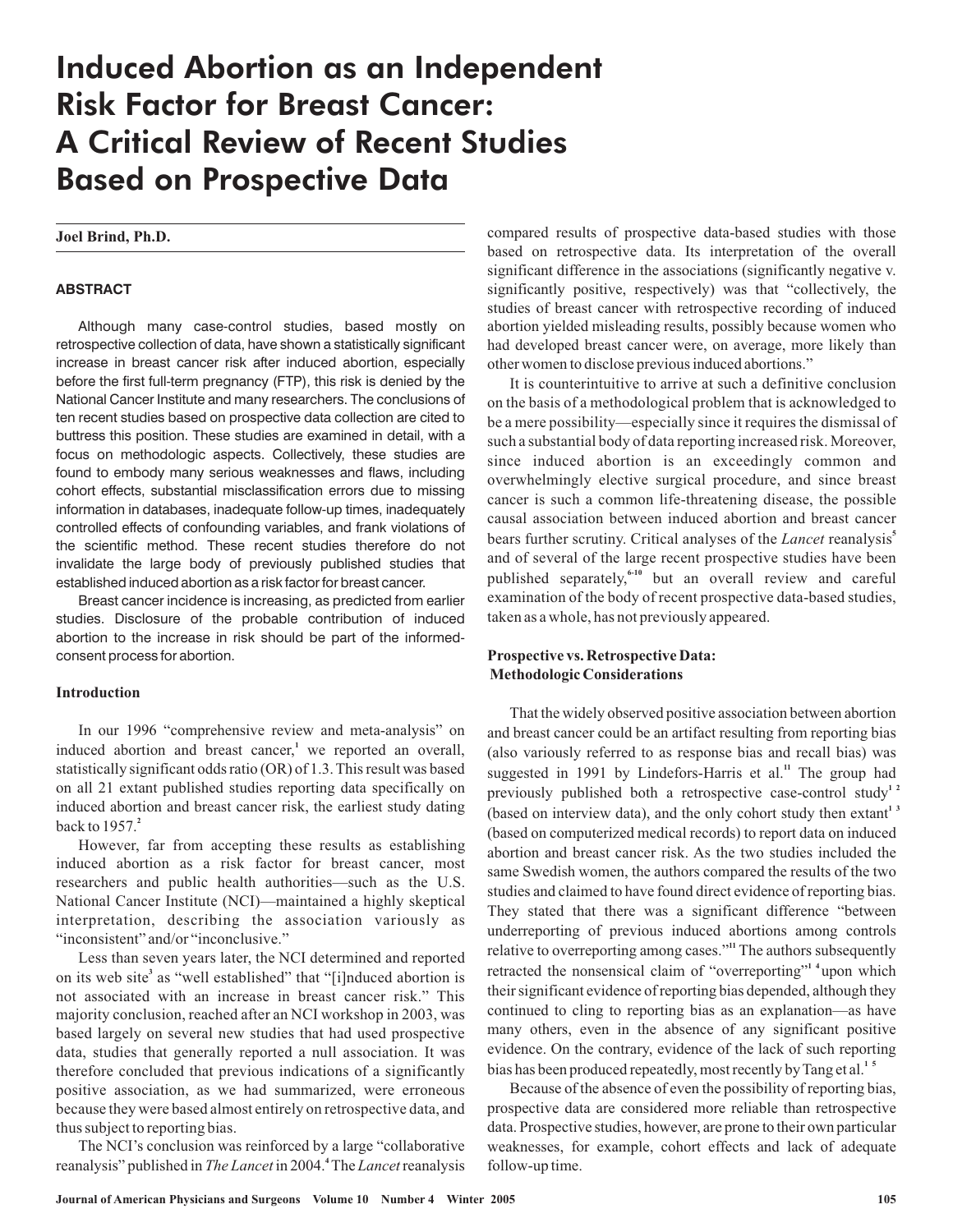Induced abortion was legalized and widely available to women only fairly recently, in about the last 30-35 years. Consequently, the inclusion of women in a study cohort who spent most or all of their reproductive years before abortion was widely available will move the results toward the null association, especially since such women would be the oldest members of the study cohort and therefore comprise the majority of the breast cancer cases.

This cohort effect can also be understood as resulting in a comparison of two essentially different populations: the younger one, which had experienced most of the abortions, and the older one, which had developed most of the breast cancers. The statistics generated by this sort of analysis would be invalid.

Additionally, cohort analyses are often conducted after a relatively short period of exposure, in contrast to case-control studies that begin with a population of breast cancer patients. Since the induction of breast cancer typically takes several years, the presence of many as-yet-unaffected women in a given cohort who had an induced abortion only within the previous few years will result in an underestimation of the effect.

In addition to the strengths and weaknesses particular to cohort v. case-control studies, there are of course potential weaknesses and flaws common to all types of studies. Even though the possibility of reporting bias is limited to retrospective databases, other defects can also result in substantial misclassification of subjects in terms of exposure category (e.g., women who had abortions being misclassified as not having had any abortions), causing large errors in the final results. Confounding by other variables not adequately controlled for, missing vital information on study subjects, and even gross errors in study design or violations of scientific principles, may also serve to invalidate the results of any type of study.

### **Analysis of Specific Prospective Studies**

Between 1996 and August 2005, ten epidemiological studies reporting results based on prospective data on induced abortion and breast cancer have been published. Five of them are case-control studies nested in a prospective database,<sup> $1 \text{ } ^{\alpha -0}$ </sup> four are cohort studies,<sup> $2\pi$ -4</sup> and one includes a study of each type on the same population.<sup>25</sup> One additional cohort study by Lash and Fink,<sup>26</sup> published in 2004, is not included in the present analysis because the authors did not distinguish between induced and spontaneous abortion, oddly using the term "pregnancy termination" for both exposures. The current review is restricted to induced abortion, since induced and spontaneous abortion are clearly different events, and because the lack of association between spontaneous abortion and breast cancer is indeed well established, as we have previously observed. **1**

The 1997 study by Melbye et al.<sup>21</sup> is by far the largest of the studies, comprising all 1.5 million women born in Denmark between 1935 and 1978, and including more than 300,000 abortions and more than 10,000 cases of breast cancer. The single conclusion listed is: "Induced abortions have no overall effect on the risk of breast cancer."

Melbye's inclusion of abortions from 1973 onward suggests a substantial cohort effect, as women born in 1935 were 38 years old in 1973 when—according to the authors—abortion was legalized in Denmark. However, since abortion had in fact been legalized in

1939,<sup>2</sup> many of the oldest members of the cohort—60,000 of them<sup>2</sup> <sup>8</sup> – were misclassified as not having had an abortion, even though they had a legal abortion on record.<sup>2</sup> In addition, Melbye et al. used the breast cancer registry (the outcome variable) starting in 1968, while not counting abortion (exposures) until 1973. Hence they violated the fundamental rule of temporality, with outcomes preceding exposures in time.

Despite these huge errors, the calculation of the overall raw rate ratio still yielded 1.44, which when adjusted was reduced to 1.00 (95% CI: 0.94-1.06) because of so many of the older subjects being misclassified. Nevertheless, Melbye et al. still observed a statistically significant trend of increasing risk with increasing gestational age at abortion, with a relative risk (RR) of 1.89 reported for abortions beyond 18 weeks gestation. That the authors would decide not to include these significant positive findings among their official "conclusions," as other authors have noted,  $\overline{ }$ <sup>3</sup> of also troubling.

The cohort analysis of the 2000 IowaWomen's Health Study by Lazovich et al.<sup>2</sup> represents a sizable cohort (more than  $37,000$ women) with ample follow-up time (subjects were 65-74 years of age at time of data analysis). Nevertheless, it is statistically a very small study, as the women in the study were at least 55 years of age at baseline in 1986, and almost all of the 653 reported abortions took place before their legalization in 1973. Consequently, the statistical confidence intervals (95% CI) are very wide, with the overall RR = 1.1, (95% CI: 0.8-1.6).

Interestingly, higher RRs are reported for subgroups previously reported to be at higher risk,<sup>3</sup> specifically women with abortions under age 20 ( $RR = 1.5$ ) or at age 30 or more ( $RR = 1.7$ ), and women who remained nulliparous ( $RR = 1.7$ ). Since the small numbers precluded statistical significance for any of the findings, Lazovich et al. claimed to have "observed no excess risk among women who reported having an induced abortion," and further emphasized that their "data do not provide support for" a causal link between abortion and breast cancer. However, it is also clear that their data are in no way inconsistent with such a link.

The 2000 case-control analysis by Tang et al.<sup>16</sup> involved a population in the area of Seattle, Washington, a population overlapping those of two previous retrospective studies by some of the same researchers.<sup>31</sup>, However, the Tang study was restricted to parous women, since its prospective database was drawn from birth certificates representing the last birth prior to breast cancer diagnosis. Both of the earlier studies had reported significantly increased risk among women with a history of induced abortion, and the prospective study was specifically designed "to examine the possible association of induced abortion and breast cancer while avoiding the possibility of differential underreporting."

From the overall result of the prospective analysis of 463 cases and 2,201 controls (RR =  $0.9, 95\%$  CI: 0.7-1.2), the authors concluded that there is no real association, at least in women in whom abortion is "followed at some later time by pregnancy and childbirth." One would therefore conclude that the earlier positive findings by this group<sup>31,32</sup> were thus indeed false indications resulting from reporting bias. However, in yet another 2000 study of the same population, Tang et al. concluded that their results "did not suggest that controls are more reluctant to report a history of induced abortion than are women with breast cancer."<sup>15</sup> Moreover, one of the other earlier studies also had tested for and found no evidence of reporting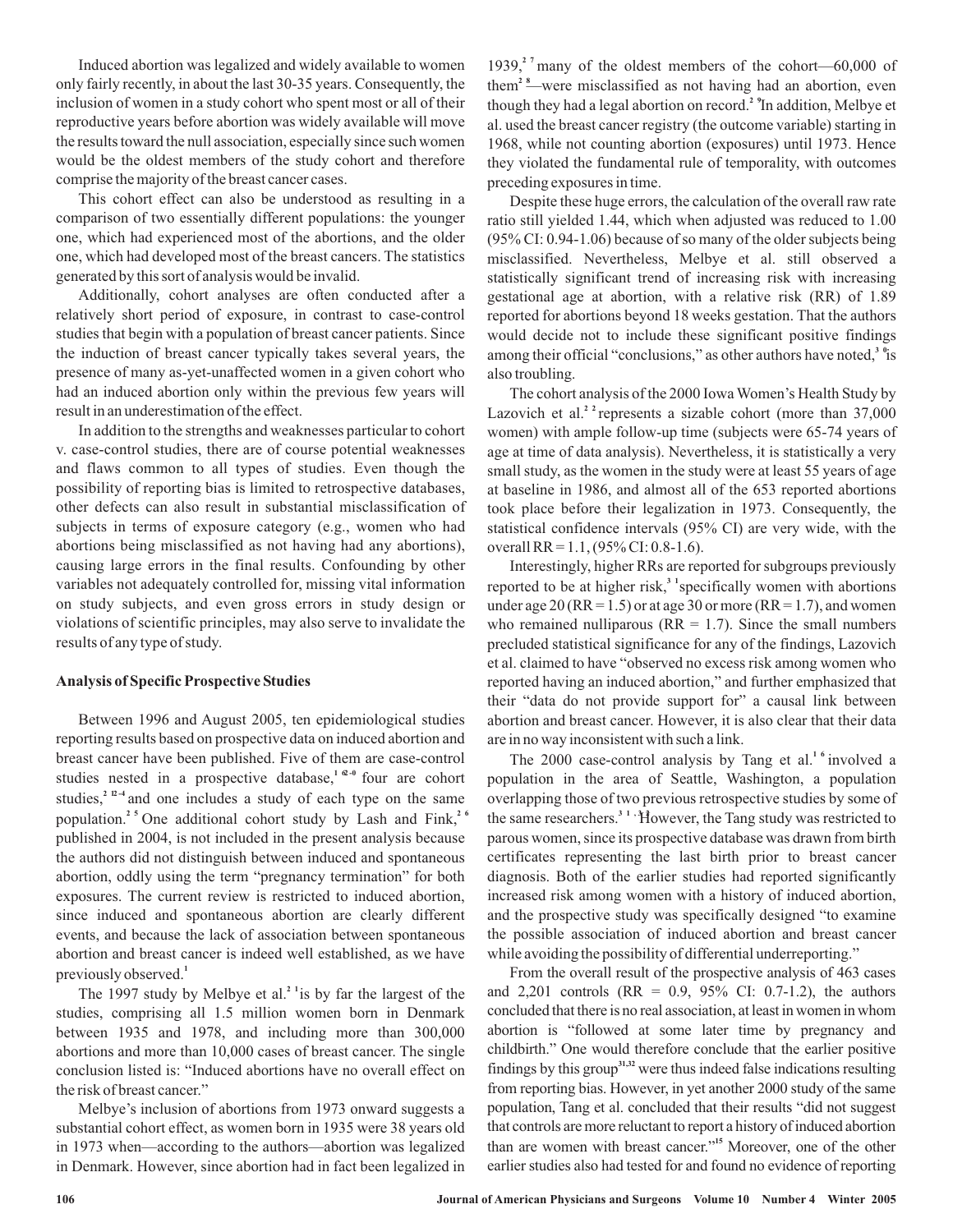bias.<sup>31</sup> Therefore, how can the lack of an association in the prospective study be reconciled with the earlier results?

The answer actually follows quite simply from considering the limitations of the prospective study population and an obvious source of confounding. Specifically, it has been well established that there is a transient increase in breast cancer risk in women giving birth at ages beyond their mid-twenties, with the maximal increase observed within 5 years post partum, and the effect disappearing entirely within 15 years post partum.<sup>33,34</sup>The magnitude of this transient effect of full-term pregnancy (FTP) is in the same range as that generally reported for induced abortion (RR  $= 1.2 - 1.5$ ), but its timing is quite different. That is, it is generally thought that the surge of growth-promoting estrogen during a fullterm pregnancy stimulates the growth of small malignant or premalignant tumors already present in the breast. In contrast, induced abortion most likely exerts its effect through the initiation of new malignancies, a process that takes at least 5 years before cancer is detectable.

Importantly, in the Tang study<sup>1</sup> both births and breast cancer diagnoses were recorded during the same 10-year period (1984- 1994), making mean age at delivery comparatively old, about 33 years, with mean follow-up time only about 5 years. Hence, the null result of the prospective study is exactly what should be expected with the predictable level of confounding from the transient effect of FTP. Stated another way, women with recent childbirth and a history of induced abortion were being compared to a group—women with recent childbirth and no history of abortion—whose members were at similarly elevated risk. Therefore, the Tang study cohort was simply unsuitable for the measurement of the effect of induced abortion on breast cancer risk. A follow-up study some years hence, however, might provide useful information.

The very small (only 138 breast cancer cases) case-control study published in 2000 by Newcomb and Mandelson<sup>17</sup> is methodologically puzzling. Newcomb et al. had previously published a retrospective case-control study<sup>35</sup> in which they reported a positive association with borderline statistical significance (RR =  $1.23$ , 95% CI:  $1.00-1.51$ ). A scientifically valid effort to verify or nullify this finding in a subsequent study would require a study population that would yield greater statistical power than the prior study, yet the latter study was of much lower statistical power, as is clear from the wide confidence interval of the overall result ( $RR = 0.9$ ,  $95\%$  CI: 0.5-1.6). Specifically, the case population for the latter study consisted of members of a Seattle area HMO who were diagnosed with breast cancer during 1994.

Strangely, the authors give no reason for choosing only one year of diagnosis, and why the year chosen was 1994 and not any other. Also, no mention is made of the fact that the study is unusually small, and the results should therefore be interpreted cautiously, to say the least. The authors were nevertheless unjustifiably unequivocal in their conclusion that their "results do not support a relation between induced abortion and breast cancer incidence."

The very large 2001 study of Goldacre et al.<sup>1</sup> comprised 28,616 cases and 325,456 controls. Based on records for both abortion and breast cancer from the British National Health Service (NHS) database on residents of Oxford, UK, over a 30-year period (1968- 1998), it appeared to provide a robust analysis. Indeed, the results (expressed as Observed/Expected, instead of RR) were reported with very tight confidence limits:  $O/E = 0.83, 95\%$  CI: 0.74-0.93.

However, the database showed that scarcely more than 1% of patients (300 out of 28,616) had a record of induced abortion over the entire 30-year period, whereas the recorded abortion rate for the whole UK exceeded 1% *per year* for that period.<sup>3</sup> Hence, more than 90% of women in the study who had had an abortion were misclassified as abortion-negative. Even the authors admitted that their "data on abortion are substantially incomplete."

While it should be unarguable that a study based on such egregiously deficient data is virtually useless for ascertaining any link between abortion and breast cancer, the authors still saw fit to conclude unequivocally, based on their analysis, that induced abortion "does not increase the risk of breast cancer." This dubious publication represents the second time that a research team at Oxford University (i.e. a group with overlapping authorship) has seen fit to exonerate induced abortion from a link to breast cancer using an inappropriate data set. In 1982, the Oxford group<sup>37</sup> claimed their results to be "entirely reassuring," even though "only a handful of women" in that study had reported having an induced abortion. An Oxford group with overlapping authorship is also responsible for the 2004 "collaborative reanalysis" discussed above,<sup>4</sup> as well as the 2005 study of Brewster et al., discussed below. **20**

The 2002 study of Ye et al.<sup>2</sup> included both a cohort analysis of more than 267,000 women from Shanghai, China, born between 1925 and 1958, and a case-control study drawn from that cohort, in which most (652) of the 702 cases incident within the study period (1989-1995) were age-matched with a similar number (694) of controls. Data on reproductive history were obtained by questionnaire at entry into the cohort between 1989 and 1991.

The results of the two analyses were virtually identical, with an adjusted odds ratio (OR) of 1.06 (95% CI: 0.91-1.25 and 0.84-1.33 for the cohort and the case-control analysis, respectively). The authors concluded: "Abortions as they have been performed in China are not an important cause of breast cancer." This wording reflects the unusual pattern of induced abortion in China, where more than 90% of induced abortions occur after first FTP. This is in marked contrast to the United States and most other Western nations, in which most abortions precede the first FTP. In addition, the Chinese "one child policy" of the last quarter century has made the prevalence of induced abortion very high: 51% of the Ye cohort reported at least one induced abortion. It is noteworthy that, although the numbers were very small, women who had an abortion before first FTP were at elevated risk ( $OR = 2.16$ ), as were those with first abortion beyond the first trimester ( $OR = 1.95$ ). There is also reason to believe that the overall OR of 1.06 was underestimated, owing to the high prevalence of abortion in China. In any epidemiological study, the potential effect of some exposure is calculated by observing a difference in outcome between those exposed and those not exposed. However, when the prevalence of the exposure is very high, the unexposed group may no longer represent a typical population, and may represent a highrisk subgroup instead. Hence, adjustment for other variables may be inadequate for their confounding effect, and the OR (or RR) may be underestimated.

Considering abortion in China specifically, women with no abortions are likely to be those with no children, or those who began having children at a later age, both risk factors for breast cancer. Importantly, both of these features of reproductive history were indeed observed to be risk factors in the Ye study. Because Ye et al.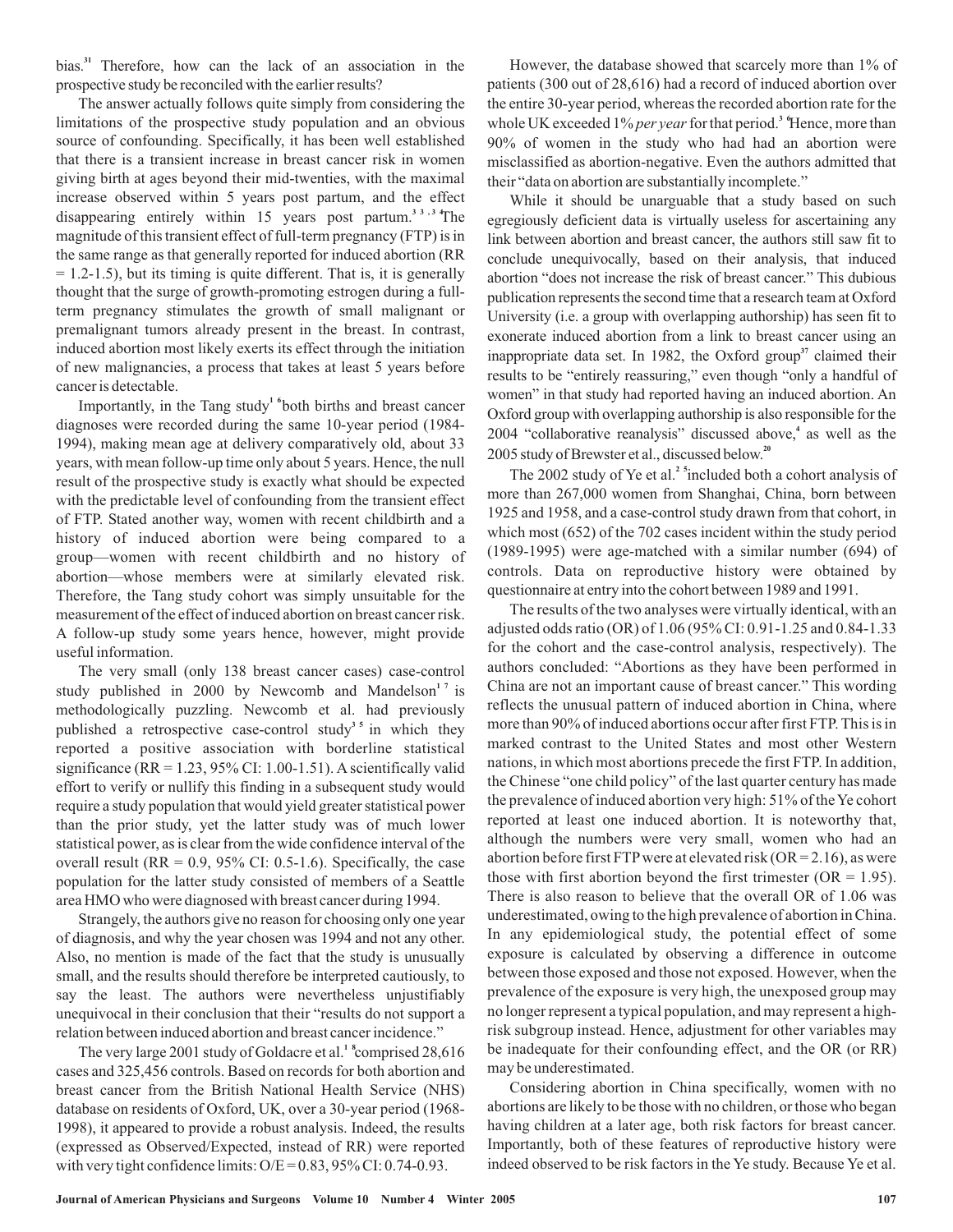had such a large cohort to work with, this question could have easily been answered by conducting another case-control analysis wherein the control group was matched for parity and age at first childbirth, as well as maternal age. However, Ye et al. rejected our suggestion that they do so. **9**

The 2003 case-control study by Erlandsson et al.<sup>1</sup> <sup>9</sup> was based on the linkage of the birth registry and the cancer registry of Sweden, during the period 1973-1991, yielding 1,759 case-control pairs for the analysis. The overall reported OR was 0.84 (95% CI: 0.72- 0.99). As noted above, the use of the same time period for both induced abortion exposures (which were recorded in the birth registry from antenatal interviews) and breast cancer diagnoses would tend toward underestimation of the RR, as follow-up time for the more recent abortions would be inadequate to allow for cancer to appear, and the more recent births would add the confounding, short-term effect of FTP.

A much more serious concern is that there was no record of abortions that took place after the index birth and before the breast cancer diagnosis. It is troubling that the authors trivialized this defect, merely acknowledging that they "had no means of adjusting for pregnancies that took place after the time of interview, but before diagnosis of breast cancer."

They further suggested: "Such pregnancies among parous women, however, should have little impact on breast cancer risk," not mentioning abortion in this context, and citing a study that dealt only with FTPs.<sup>3</sup> <sup>8</sup>Of critical importance, however, is the fact that in Sweden abortions are used more for limiting family size than for postponing first childbirth. Consequently, the majority of women in the Erlandsson study who had had an abortion were misclassified as not having had any abortions. Hence, as in the studies of Melbye et al.<sup>21</sup> and Goldacre et al.,<sup>18</sup> the database is simply unsuitable for examining the link between induced abortion and breast cancer. But like Melbye et al.,<sup>2</sup> Erlandsson et al. not only used an inadequate database but also violated a fundamental rule of scientific methodology: In any case-control pair in which the older of the pair had had an abortion after the date of the antenatal interview for the younger of the pair, the older subject was deliberately misclassified as not having had an abortion. Moreover, the number of such illicit manipulations was not divulged.

The 2003 report of Paoletti et al.<sup>23</sup> provided an analysis of abortion-breast cancer data from the large scale "E3N Study," in which approximately 100,000 French women aged 40-65 were enrolled during 1990-91, with follow-up questionnaires every two years. Only the first two questionnaires contained data on reproductive events. The 2003 report is based on breast cancer data (2,646 cases of invasive cancer) reported approximately through the year 2000.

The authors "conclude that there is no relationship between breast cancer and induced abortion," based on their overall finding of RR =  $0.91$  (95% CI:  $0.82$ - $0.99$ ). The authors note, however, that abortion was legalized in France in 1975, which means that women over age 55 at enrollment were over age 40 when abortion was legalized. Naturally, these women (about 40% of the population) would also comprise the vast majority of the breast cancer patients. Hence, the comparison in the Paoletti analysis is mostly between abortions among the younger members of the cohort, and breast cancers among the older members, i.e., it reflects a major cohort effect, seriously inflating the statistical power of the study and

causing an underestimation of the true relative risk. Had the authors restricted their analysis to cohort members under age 55 at enrollment, a more accurate picture would have emerged.

In 2004 Palmer et al.<sup>2</sup> <sup>4</sup> reported a cohort analysis of the Black Women's Health Study (BWHS), a cohort comprising 59,000 African-American women enrolled in 1995. As in Paoletti's E3N study,<sup>2</sup> <sup>3</sup> participants completed follow-up questionnaires every two years. But in marked contrast, the BWHS cohort age range at enrollment was very wide (21-69 years; median 38). Separate results were reported for nulliparous and parous women (incidence rate ratio [IRR] = 0.9, 95% CI: 0.5-1.4 and 1.1, 95% CI: 0.8-1.4, respectively), based on both breast cancer incidence and induced abortions reported through the 1999 questionnaire.

Note that the wide age range means a wide range in follow-up time, the older women in the study having a longer follow-up time than the younger ones. It would therefore be among the youngest members of the cohort that one would expect the IRR to be most underestimated, especially with the analysis including abortions reported in the 1999 questionnaire.

This pattern actually shows up in the report, which includes stratified data for women under age 45 v. age 45 or older. Among nulliparous women, the IRR for the women under 45 is 0.7, compared with 1.2 for the women 45 or older. Among parous women, no such trend is apparent (IRR  $= 1.2$  and 1.0 for the under 45 and 45 or older women, respectively). It is, however, among the parous women that the IRR would be underestimated owing to the confounding effect of FTP.

The authors concluded that their "findings indicate that induced abortion does not increase breast cancer risk in African-American women." A more accurate analysis of their data would exclude women too old to have been exposed to legal abortion (the oldest women were over 45 when abortion was legalized in 1970-73), and, even more importantly, exclude women who had reproductive events reported after the baseline in 1995.

The 2005 case-control study of Brewster et al.<sup>2</sup> was nested in a nationwide database of Scottish NHS records of reproductive history and cancer diagnoses, which were computerized in 1981. Controls (9,888 women) were matched to all breast cancer cases under age 55 (2,833 women), for the period 1981-1998. In addition, records placed in the database in 1981 included full reproductive histories antedating 1981. Moreover, the authors present evidence to support their claim that their data on induced abortion "seem likely to be reasonably complete."

It appeared that researchers, finally, had a prospective database that was simultaneously large and essentially complete, and that spanned the entire time frame since abortion was legalized. Such a database would be eminently suitable to determine with accuracy and precision a relationship between induced abortion and breast cancer, if one exists.

But inexplicably, the authors restricted the inclusion of women with any pre-1981 reproductive history to "those with some reproductive events occurring before 1981, and (for whom) number of pregnancies equaled number of births—that is, no miscarriages or induced abortions before 1981." This arbitrary application of selection bias meant the wholesale elimination of women for whom abortion preceded the first live birth.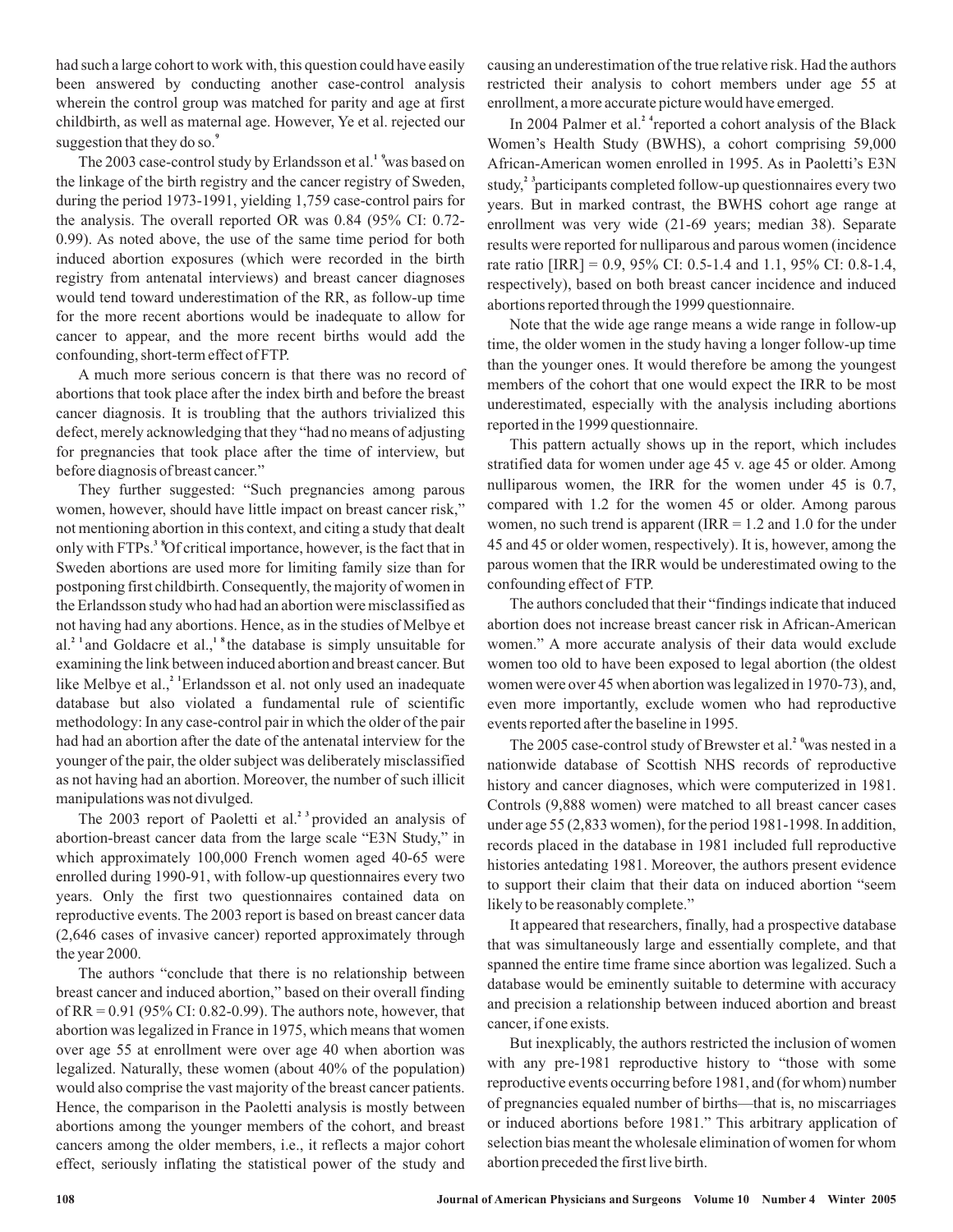The resulting distortion is easily demonstrated by comparing the characteristics of Brewster's study population with the known patterns of the prevalence of abortion in Scotland. In Scotland, abortion is used primarily as a means to delay childbearing, and 58% of abortions are performed on nulliparous women.<sup>3</sup> In extreme contrast, in the Brewster study only 155 women—5.6% of the study population—had an abortion while nulliparous. Hence it is clear that the Brewster study's population is wholly unrepresentative of the Scottish female population. In other words, the most suitable prospective database yet to become available for the study of induced abortion and breast cancer was deliberately distorted beyond recognition. Hence, the authors' conclusion that induced abortion is not a "substantive risk factor" for breast cancer is without credibility.

#### **Discussion**

In the nine years since we reviewed the abortion-breast cancer literature, the ten published studies based on prospective data were widely touted as resolving the controversy in favor of no abortionbreast cancer association. Yet, as is clear from the present review, none of them has provided credible evidence to back up the oftrepeated claim of no association.

In addition to the present chronicle of studies with huge proportions of study subjects misclassified,<sup>18,19</sup> inadequate followup periods for the latent effect of breast cancer to develop,<sup>16,24</sup> inadequate control for cohort effects, and the confounding effect of FTP, <sup>16, 2 12, <sup>3</sup> among other flaws, as well as frank violations of proper</sup> methodology,<sup>17,19,21</sup> these reports contain numerous misrepresentations of the published literature.

One common example is the absence of mention, in the context of discussing the paucity of prospective databased studies, of the excellent 1989 study by Howe et al.<sup>40</sup> The Howe study was a casecontrol study nested in a prospective database of the New York State fetal death registry, begun in 1970 with the legalization of abortion. Considering breast cancers diagnosed between 1975 and 1980, the authors correctly restricted the analysis to patients under age 40, with controls for all 1,451 patients pair-matched for age and residence. They reported a statistically significant association  $(OR = 1.9, 95\% \text{ CI: } 1.2 - 3.0)$ . Yet the recent prospective reports largely ignore the Howe study, and two even flatly declare that no such study exists. **18,25**

Meanwhile, the earlier work by Howe et al.<sup>4</sup> <sup>o</sup>is expunged from Howe's own "Annual Report to the Nation on the Status of Cancer,"<sup>4</sup> <sup>1</sup> a detailed analysis of trends in major cancers in the United States during the last quarter of the  $20<sup>th</sup>$  century, published in 2001. It is noteworthy that the analysis showed an overall decrease in cancer incidence for men and women combined, but only because the incidence for men decreased by 3% per year during the index period 1992-1998. In fact, cancer incidence among women increased 0.3% per year during the same period. The word "abortion" does not appear in the report.

A closer look at the report reveals that almost the entire increased cancer incidence in women is in breast cancer. (The upward trend in lung cancer in women, which soared in the 1970s and 1980s, had leveled off by 1992, and the annual incidence, though not the death rate, was slightly decreasing by 1998.) Moreover, virtually all the increase in breast cancer incidence between 1986 and 1998 occurred in women under age 65 in 1998, i.e., in women under age 40 in 1973, the year induced abortion was legalized nationwide by the *Roe v. Wade* decision. It is not unreasonable, therefore, to attribute a substantial portion of the increase in breast cancer incidence since 1986 to induced abortion. Such an attribution is in complete agreement with predictions made in our 1996 review and meta-analysis.<sup>1</sup> We predicted at least 24,500 abortion-attributable cases of breast cancer per year in the United States alone by the fourth decade of the  $21<sup>st</sup>$  century. Incidence is still rising, with the number of total cases expected to reach almost 270,000 in 2005.<sup>4</sup> <sup>2</sup>It is more than ironic that, despite denials of the abortion-breast cancer link, most authors of the recent literature freely admit the protective effect of FTP, which is abrogated by abortion. It is therefore unarguable—as recently acknowledged by Thorp et al.<sup>43</sup>—that any reasonable standard of informed consent for abortion should include the fact that a woman's long-term breast cancer risk will be higher if she consents to the abortion than if she does not.

Researchers also widely admit to the biological plausibility of abortion as an independent cause of breast cancer, through the estrogen-mediated stimulation of breast growth in the absence of differentiation. This was demonstrated experimentally in rats in the landmark experiments of Russo and Russo.<sup>44</sup> In fact, the biological plausibility of abortion as a risk factor has been strengthened by recent work of Melbye et al.,<sup>4</sup> <sup>5</sup> showing the risk-increasing effect of very early premature birth (before 32 weeks) as well as very recent confirmation of the carcinogenic effect of estrogen-progestagen contraceptives and replacement hormones,<sup>46</sup> which is acknowledged by theWorld Health Organization. **4 7**

# **Conclusion**

It is only reasonable to conclude, from all extant evidence, that induced abortion is indeed a risk factor for breast cancer, despite the strong and pervasive bias in the recent literature in the direction of viewing abortion as safe for women. Recent prospective studies, widely touted as refuting the abortion-breast cancer link, are found to embody many serious methodologic flaws sufficient to invalidate their findings.

It is deplorable that in an era in which women's rights appear so prominently on the political and public health landscape, women should be denied the right to know about the breast cancer riskincreasing effect of such a common matter of choice as induced abortion.

**Joel Brind, Ph.D.**, is president of the Breast Cancer Prevention Institute, 9 Vassar St., Poughkeepsie, NY 12601, and a professor in the Department of Natural Sciences, Baruch College of City University of New York, Box A0506, 1 Bernard Baruch Way, New York, NY 10010. Telephone: 914.805.9215. FAX: 845.298.6191. E-mail: joelbrind@yahoo.com.

#### **Conflicts of interest:** none.

#### **REFERENCES**

- **1** Brind J, Chinchilli VM, Severs WB, Summy-Long J. Induced abortion as an independent risk factor for breast cancer: a comprehensive review and meta-analysis. *J Epidemiol Community Health* 1996;50:481-496.
- **2** Segi M, Fukushima I, Fujisaku S, et al. An epidemiological study on cancer in Japan. GANN 1957;48(Suppl):1-63.